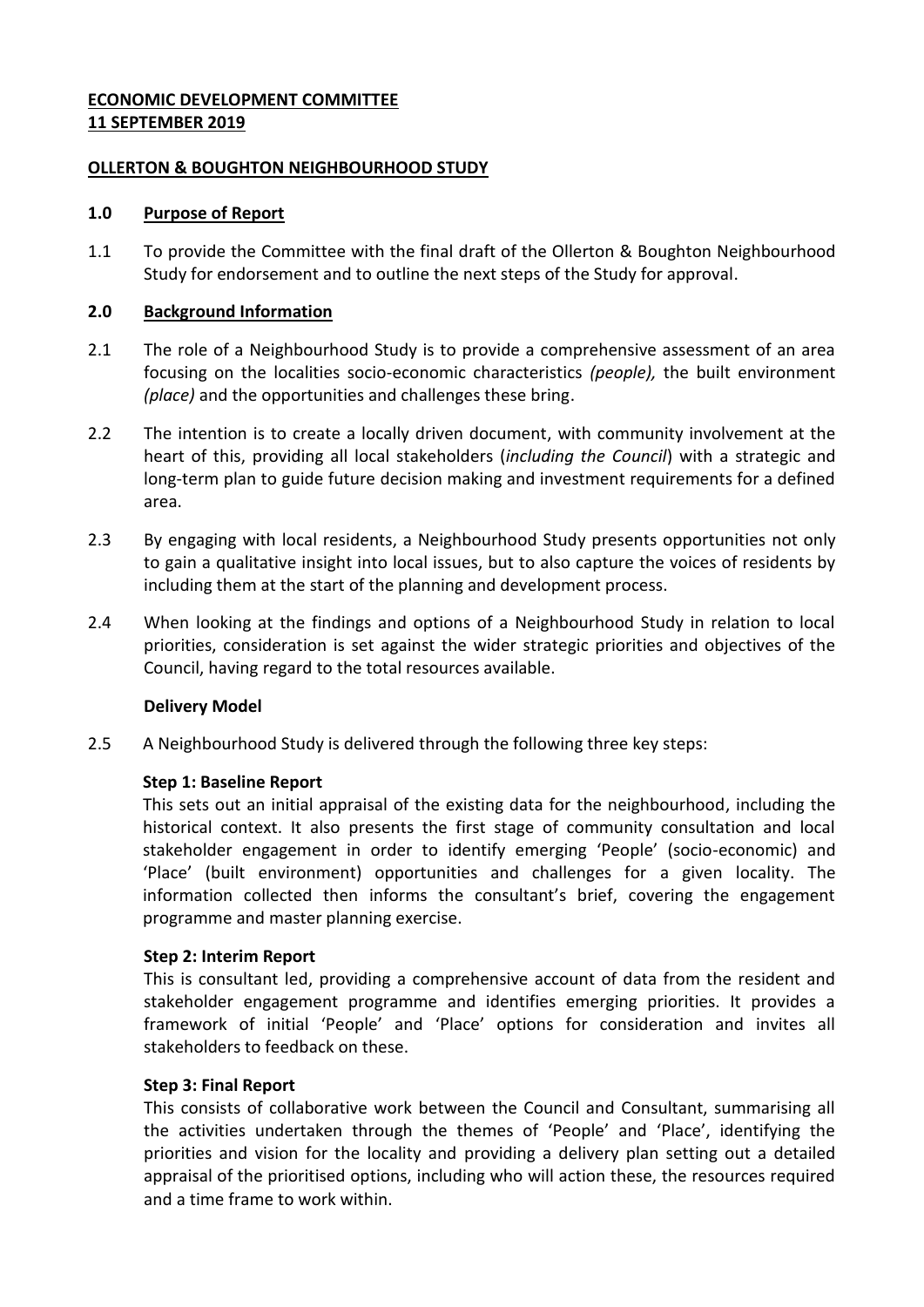#### *Governance*

- 2.6 Governance is a crucial element of any Neighbourhood Study. In addition to Member scrutiny, through the Committee process, each study area forms a 'Neighbourhood Partnership' involving local stakeholders (*statutory and voluntary*) and residents who act as an advisory group and sounding board throughout the duration of the project, agreeing at its inception a terms of reference.
- 2.7 An internal Business Units Project Group is also established to ensure there is appropriate understanding and information sharing across the Council during the Study.
- 2.8 The overarching project plan is managed and led by the Housing Strategy & Development Business Unit.

### **3.0 Ollerton & Boughton Neighbourhood Study**

### *Scope*

3.1 The Ollerton & Boughton Neighbourhood Study examined two geographies:

### **A. Outer Study Area - Ollerton & Boughton:**

This is the whole town and including wider strategic and physical issues through a desktop study, consolidating the existing Council and stakeholder knowledge base. According to the 2011 National Census the population of this area is 9840.

### **B. Inner Study Area - Ollerton & Boughton:**

This is the area around the Stepnall Heights and Hallam Road estates, including the allocated site OB/MU/2 (*Housing Revenue Account (HRA) land*). The estimated size of this population is 1,427 and is predominantly Council housing (41%).

### *People and Place Work Packages*

- 3.2 Set against the scope of the Study, a procurement exercise was undertaken in 2017 to appoint suitably qualified consultants to undertake the following activities in two work packages:
	- **a) Work Package 1 (***WP1***)** covering the *People (socio-economic)* element of the Neighbourhood Study, primarily being an engagement exercise with residents and stakeholders, with a focus on the Hallam Road and Stepnall Heights estates to identify needs, challenges and priorities.

The consultant, Planning for Real, was appointed to undertake the engagement work stream, carried out during July and August 2017. The findings and analysis of this work has already been presented to this Committee.

**b) Work Package 2 (***WP2***)** covering the Place (*built environment*) element of the Study, was to set out a master-plan for the allocated site OB/MU/2 (http://www.newarksherwooddc.gov.uk/adm/) responding to the needs of local residents.

The consultant URBED was appointed and through considering the findings of both WP1, working with Planning for Real and holding a series of interactive stakeholder/resident workshops, URBED drew up proposed master plan options for the development of the allocated site. These were presented to the Committee for consideration at its meeting in September 2018.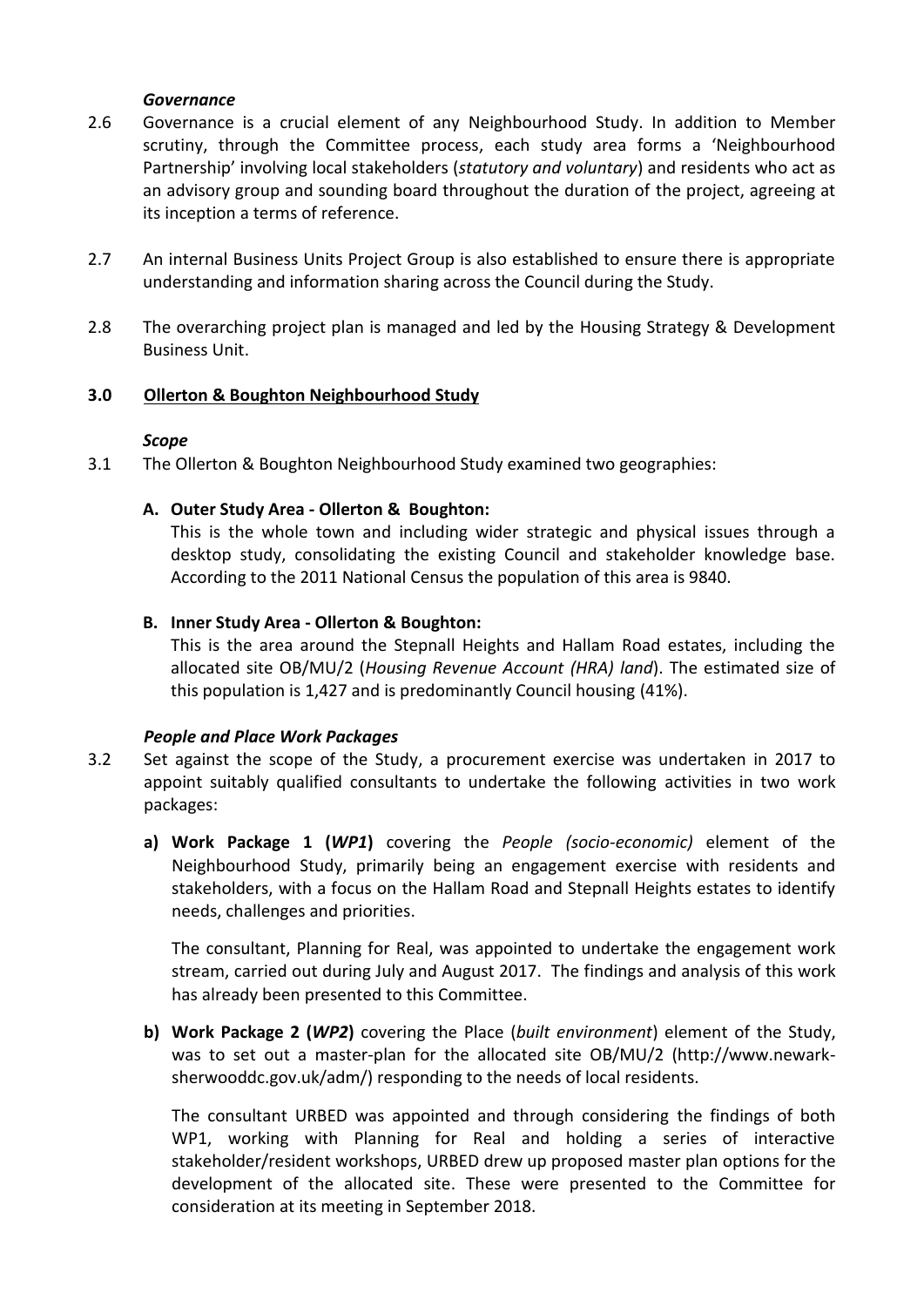- 3.3 Subsequent to the above work, URBED commissioned a chartered surveyor to undertake viability appraisals on the proposed master plan options to measure and financially appraise the deliverability each option. Considerations were given to a local market appraisal, land value, construction and infrastructure costs, planning contributions and wider financial modelling.
- 3.4 Further to the above activities being completed the final draft Neighbourhood Study has now been drawn up and can be found at **Appendix A.** The following section will summarise the key delivery outcomes of the Study.

# **4.0 'People' Actions**

- 4.1 During the initial consultation phase on the Hallam Road and Retford Road/Stepnall Heights estates, 190 local people contributed a total of 632 suggestions and comments from which six key themes emerged:
	- 1) Facilities and Activities
	- 2) Environment and Open Spaces
	- 3) Access and Movement
	- 4) Community Safety
	- 5) Housing
	- 6) Development Site
- 4.2 The Neighbourhood Study has created a valuable insight into the Hallam Road and Retford Road communities and enabled the formulation of a comprehensive 'People' action plan, with a number of activities already being delivered on and around the estates including:
	- A multi-agency "Day of Action" on the Retford Road estate on the 21st February 2018 removing approximately 20 tonnes of rubbish.
	- Estate walkabouts with Ollerton & Boughton Town Council.
	- The problem of off-road motorbikes / quad bikes is being tackled with some offenders already given Criminal Behaviour Orders.
	- A "101 Report It" campaign has been developed.
	- A football project developed by the Police with Active4Today (A4T).
	- Selected holiday activities at the Dukeries Leisure Centre at a cost of £1 to attend and the Children's Centre provided a range of free activities for families with children 0-5 years old.
	- Fitness and exercise activities available at the Dukeries Leisure Centre and Sherwood Foragers host a range of walks led by volunteers and support by A4T.
	- Further to a review of leisure options, a new pool is to be provided at the Dukeries leisure centre.
	- **EXP** Creation of local partner networks, including the Community Alcohol Partnership, Sherwood Forest Education Partnership and Ollerton Outreach.
- 4.3 A review of the action plan is now being undertaken in the context of the recently approved Community Plan (CP) to particularly explore its relationship with the following CP objectives:
	- Reduce levels of deprivation in target areas and remove barriers to social mobility across the district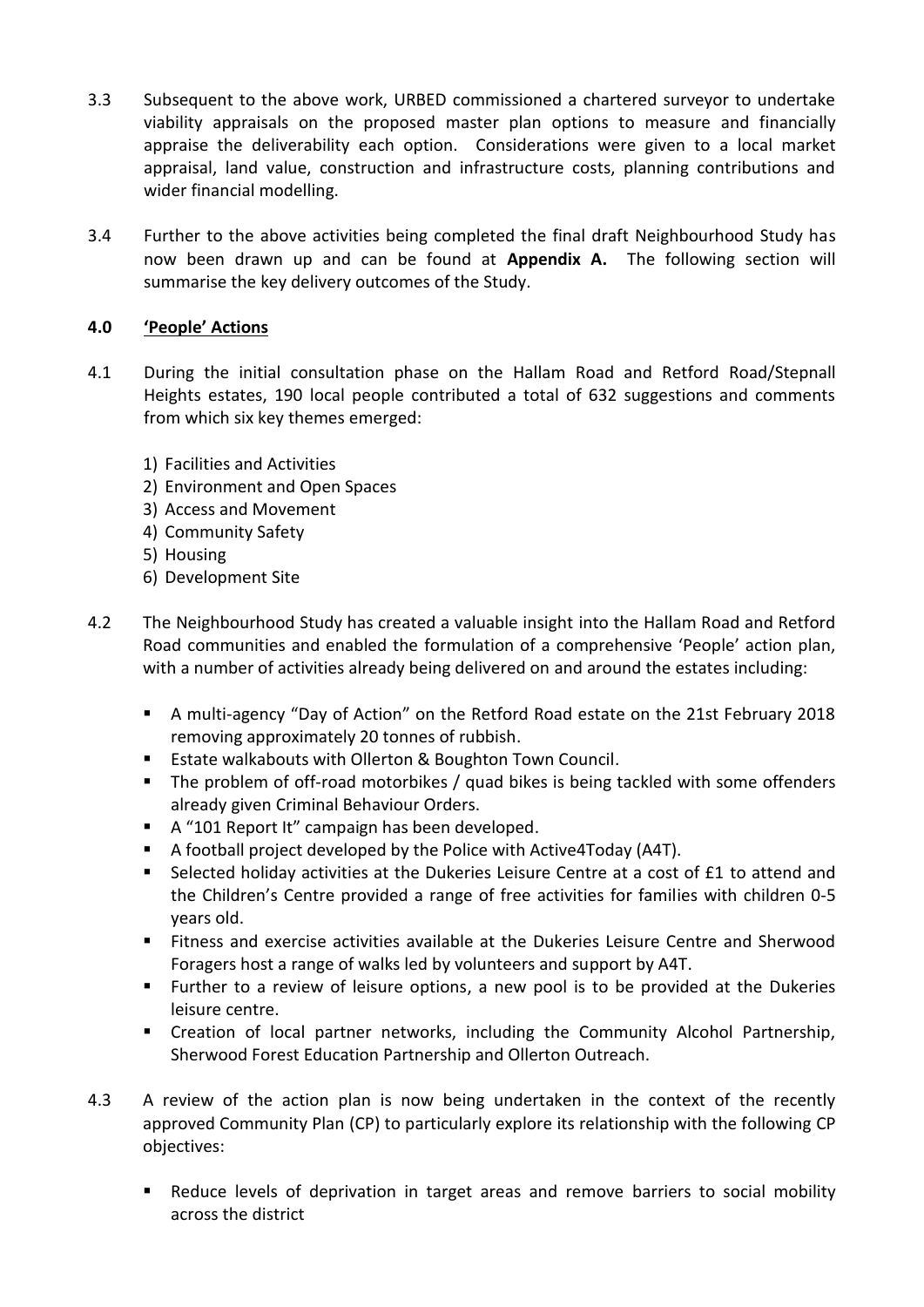- Improve the health and wellbeing of local residents, with a particular focus on narrowing the gap in healthy life expectancy and other health outcomes
- **Increase participation with the Council and within local communities**
- 4.4 This is to ensure that there is a holistic 'place based' approach across the Council, with the identification of a designated lead to deliver both the 'People' actions and all other activities that are planned for the locality.

# **5.0 'Place' Proposals**

- 5.1 The Study has put forward five master plan options for the future development of the allocated land (OB/MU/2) between the Retford Road and Hallam Road estates, shown in Section 3 of the Study at **Appendix A**.
- 5.2 The first three options were an outcome of the engagement workshops with local residents and stakeholders. The final two options were prepared by URBED taking into account all feedback and the potential opportunity of utilising additional land currently within the boundaries of the Dukeries Academy in order to enhance the recreational and amenity offer to local residents, which is a key theme from the Study. (*The Business Manager: Asset Management and Parking Services is now progressing the acquisition of this land with the Academy and Nottinghamshire County Council*.)
- 5.3 As part of the Study a headline viability assessment has been undertaken for each of plan options, this concluded that Option 5 has the potential to deliver a viable scheme based on a range of property types, though planning contributions are reduced from the stated policy requirements. The explanation for which is detailed in the main body of the Study.
- 5.4 All master plan options were presented for feedback at a public exhibition on  $2^{nd}$  October 2018, with Option 5 identified as the 'preferred option' based on the outcome of the viability work.
- 5.5 As emphasised to all residents and stakeholders involved in the Study, for acknowledgement by the Committee, Option 5 is the emerging preferred option and based on a desk top assessment only. This is reflected by URBED in the Study who state:

*'At a desk top level this has been tested in terms of practicality with regard to the site constraints, viability and also been subject to public consultation. All of this work gives us the confidence to recommend that the scheme should progress to more detailed feasibility and technical work.'*

- 5.6 Due to the scope of the Study and allocated budget no technical studies have been undertaken to establish any constraints that may be exist on the land that could impinge on the design and number of units that could be delivered. Once such activity is undertaken this would then inform an updated financial appraisal to assess the viability of any future proposal.
- 5.7 The Study also provides commentary on the approaches to develop this land, advising that the Council will need to consider and appraise the options available. This matter will be explored in further detail as work is progressed to prepare and submit a planning application, pending approval by the Committee.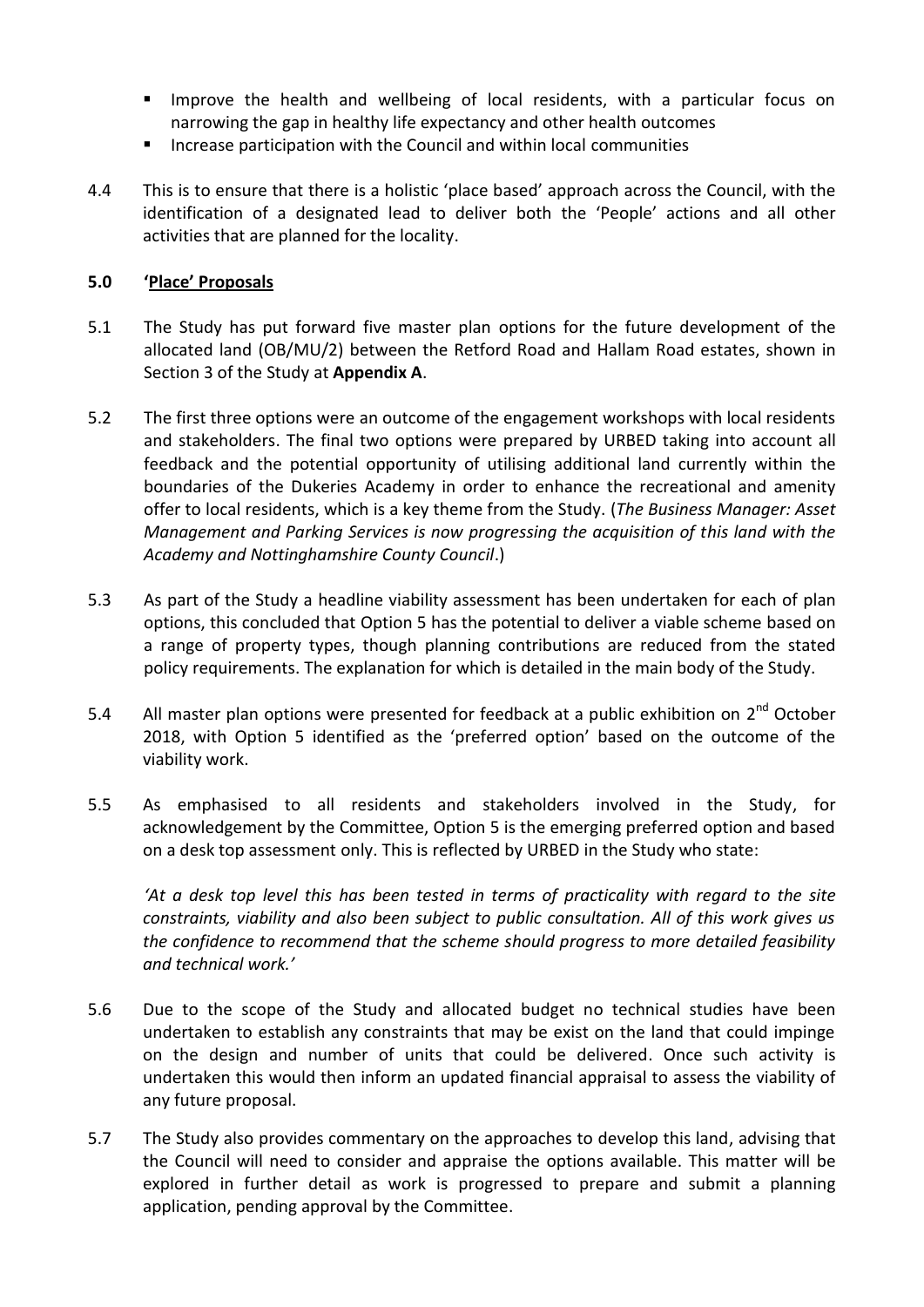# **6.0 Proposal**

- 6.1 It is proposed that the Committee considers and endorses the final draft of the Ollerton & Boughton Neighbourhood Study, set out at **Appendix A,** further to the final public exhibition held in October 2018.
- 6.2 The Committee also notes the activities being undertaken to deliver the 'People' action plan through a holistic place based approach considering the objectives within the CP, the outcomes of which will be reported at a future Committee meeting.
- 6.3 In addition, based on the outcomes of the Neighbourhood Study and master planning options, it is proposed that work is undertaken to prepare and submit a planning application to regenerate and develop the allocated site (OB/MU/2, *in HRA ownership*) between the Stepnall Heights and Hallam Road estates. This will be subject to achieving a viable development option.

# **7.0 Equalities Implications**

- 7.1 According to the 2011 National Census Ollerton and Boughton is a relatively homogenous community. Of a population of 9840, 9640 people classified themselves as White, British. The next largest ethnic group was White other (99 people). 7 people identified as White Gypsy or Irish Traveller. The Census recorded 46 people who have been resident in the UK for less than 5 years.
- 7.2 Within the 'Inner Study Area', a markedly younger population was identified. Any agreed option emanating from the study will be subject to equality reviews, including equality impact assessments and there is opportunity therefore to positively impact on younger people as part of this development and regeneration proposal.
- 7.3 The engagement techniques undertaken as part of the study were delivered to ensure as far as is feasible that there is a gender, ethnicity and age balance, along with being accessible for people with physical and learning disabilities.

### **8.0 Financial Implications (FIN19-20/6720)**

- 8.1 The Committee approved a budget of up to the value of £48,000 to undertake the Ollerton & Boughton Neighbourhood Study. The Study has been completed within budget at a final spend of £43,127.
- 8.2 It is proposed that the Council undertakes work to prepare and submit a planning application for the allocated site. This activity would include the commissioning of external consultants including but not limited to an architect, planning consultant, cost consultants, valuer, engineer and further technical roles to complete the necessary site investigations.
- 8.3 It is estimated that a budget of £300,000 will required for the activity set out above and pending the approvals of this Committee, a report will then be presented to the Policy & Finance Committee to seek approval for the necessary budget provision funded by the Change Management Reserve.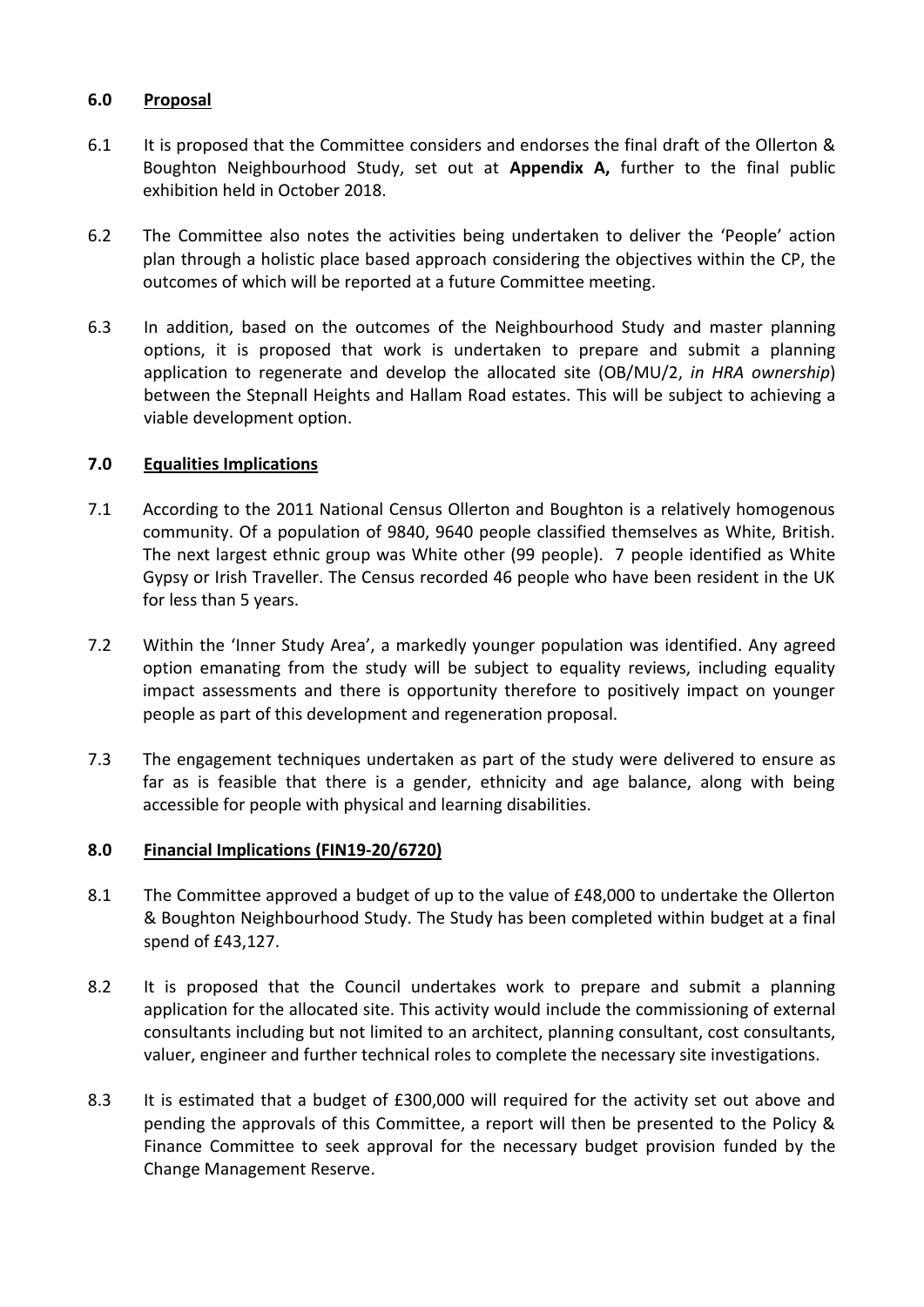# **9.0 Comments from the Business Manager – Planning Policy**

9.1 As noted earlier in this report the land between the Retford Road and Hallam Road estates is allocated in the Allocations & Development Management DPD (July 2013) for a mixed use scheme with 120 dwellings and enhanced open space. The allocation policy envisaged that a master planning exercise be undertaken involving the local community to guide future development. The Neighbourhood Study has addressed this element of the allocation policy by providing a comprehensive assessment of the potential for development of the site. This approach has resulted in a preferred option which not only delivers more housing than envisaged but secures enhanced open space and community benefits.

# **10.0 Community Plan – Alignment to Objectives**

10.1 The relevant objectives of the CP are referenced at paragraph 4.3, in addition to the supporting action to:

*Develop insight into the barriers our residents face in the areas of highest deprivation and those dependent on public services within the district, and use this information to deliver targeted interventions through:* 

*Well researched and well utilised Neighbourhood Studies;* 

and the objective to:

*Accelerate the supply of new homes including associated facilities;*

with the supporting action of:

### *Direct delivery of homes:*

*Delivery of new homes in Ollerton and Boughton.* 

### **11.0 RECOMMENDATIONS that:**

- **a) Committee considers and endorses the final draft of the Ollerton & Boughton Neighbourhood Study, set out at Appendix A further to the final public exhibition held in October 2018;**
- **b) notes the activities being undertaken to deliver the 'People' action plan through a holistic place based approach considering the objectives within the Community Plan, the outcomes of which will be reported at a future Committee meeting; and**
- **c) approves the preparation for and submission of a planning application for the allocated site (OB/MU/2) between the Stepnall Heights and Hallam Road estates, subject to a viable development option, with the proposal being presented to Policy and Finance Committee to allocate the £300,000 budget.**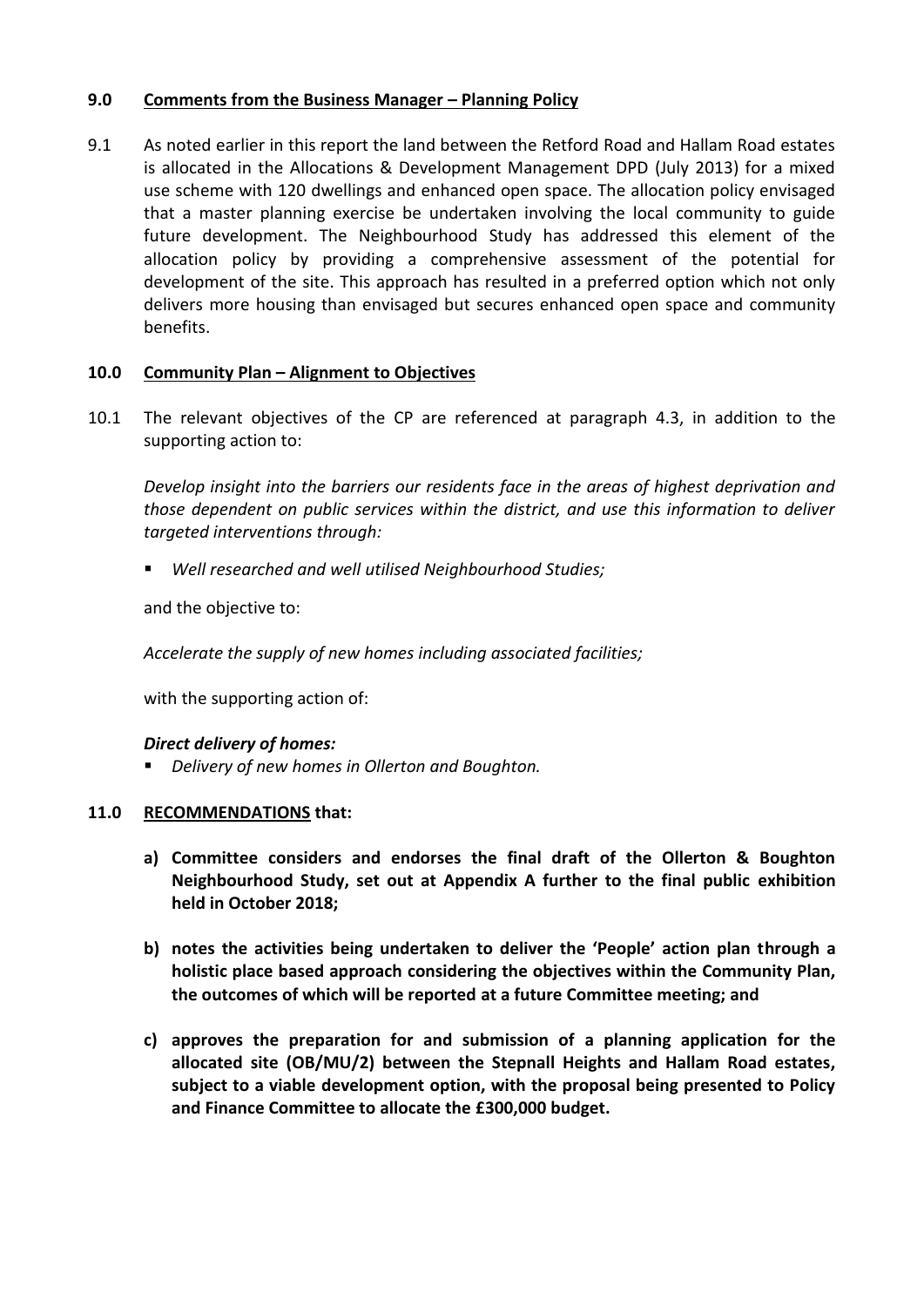# **Reason for Recommendations**

**To develop a Neighbourhood Study approach, in accordance with the Community Plan, so to inform current and future policy development for a study area, to the benefit and prosperity of its residential and business community.**

Background Papers

Nil

For further information please contact either Rob Main, Business Manager – Housing Strategy & Development on 01636 655930 or Cara Clarkson, Regeneration & Growth Lead on 01636 655923.

**Matt Lamb Director – Growth & Regeneration**